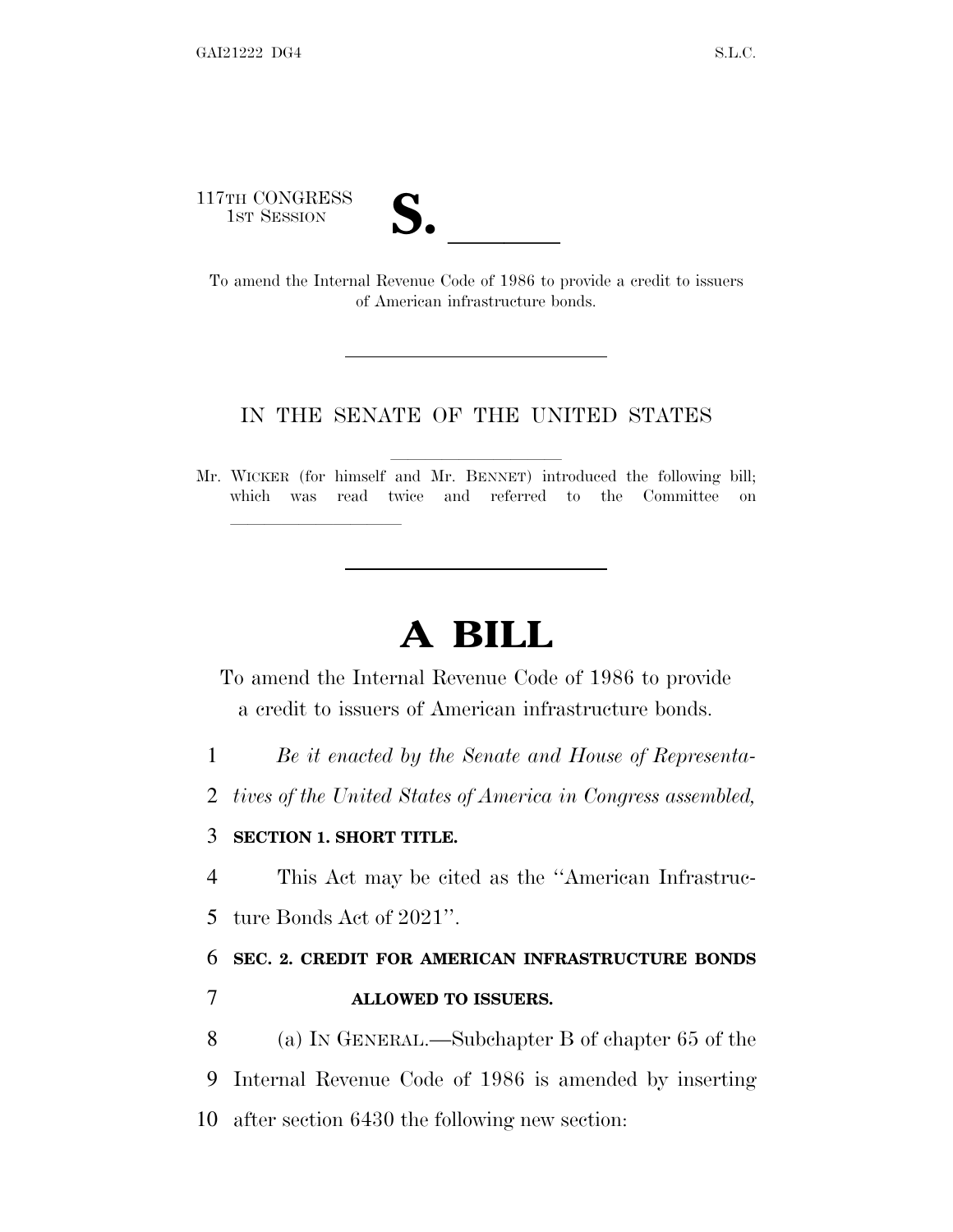$\mathfrak{D}$ 

### **''SEC. 6431. CREDIT TO ISSUER OF AMERICAN INFRASTRUC-TURE BONDS.**

 ''(a) I<sup>N</sup> GENERAL.—The issuer of an American infra- structure bond shall be allowed a credit with respect to each interest payment under such bond which shall be pay-able by the Secretary as provided in subsection (b).

7 <sup>''</sup>(b) PAYMENT OF CREDIT.

8 "(1) IN GENERAL.—The Secretary shall pay (contemporaneously with each interest payment date under such bond) to the issuer of such bond (or to any person who makes such interest payments on behalf of the issuer) 28 percent of the interest pay-able under such bond on such date.

14 "(2) INTEREST PAYMENT DATE.—For purposes of this subsection, the term 'interest payment date' means each date on which the holder of record of the American infrastructure bond is entitled to a payment of interest under such bond.

19 "(c) AMERICAN INFRASTRUCTURE BOND.—

20 "(1) IN GENERAL.—For purposes of this sec-21 tion, the term 'American infrastructure bond' means any obligation if—

23 ''(A) the interest on such obligation would (but for this section) be excludable from gross income under section 103,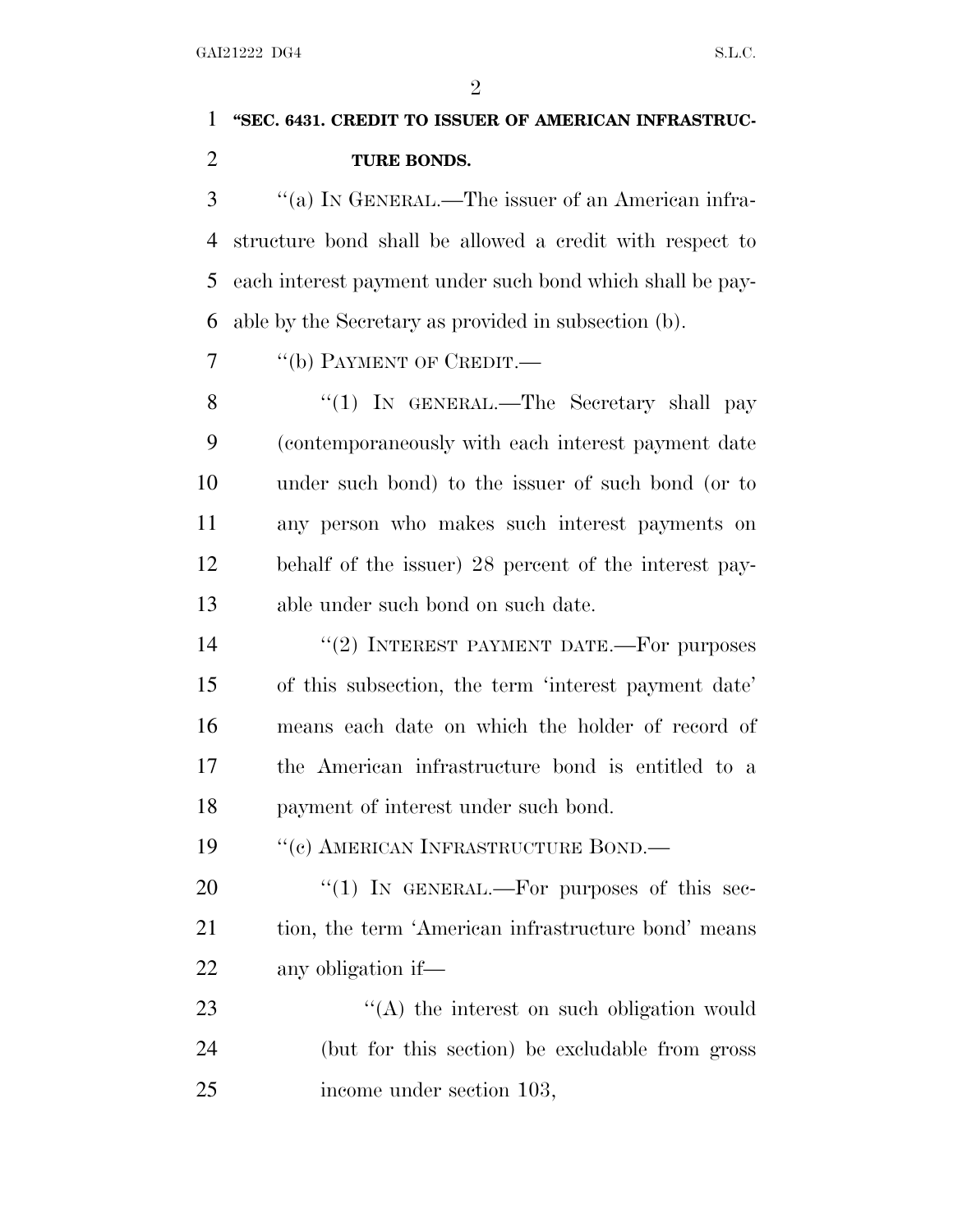3

| $\mathbf{1}$   | $\lq\lq$ the obligation is not a private activity   |
|----------------|-----------------------------------------------------|
| $\overline{2}$ | bond, and                                           |
| 3              | "(C) the issuer makes an irrevocable elec-          |
| $\overline{4}$ | tion to have this section apply.                    |
| 5              | "(2) APPLICABLE RULES.—For purposes of ap-          |
| 6              | plying paragraph $(1)$ —                            |
| $\overline{7}$ | "(A) for purposes of section $149(b)$ , a           |
| 8              | bond shall not be treated as federally guaran-      |
| 9              | teed by reason of the credit allowed under this     |
| 10             | section, and                                        |
| 11             | "(B) a bond shall not be treated as an              |
| 12             | American infrastructure bond if the issue price     |
| 13             | has more than a de minimis amount (deter-           |
| 14             | mined under rules similar to the rules of section   |
| 15             | $1273(a)(3)$ of premium over the stated prin-       |
| 16             | eipal amount of the bond.                           |
| 17             | $``$ (d) SPECIAL RULES.—                            |
| 18             | "(1) INTEREST ON AMERICAN INFRASTRUC-               |
| 19             | TURE BONDS INCLUDIBLE IN GROSS INCOME FOR           |
| 20             | FEDERAL INCOME TAX PURPOSES.—For purposes of        |
| 21             | this title, interest on any American infrastructure |
| 22             | bond shall be includible in gross income.           |
| 23             | $``(2)$ APPLICATION OF ARBITRAGE RULES.—For         |
| 24             | purposes of section 148, the yield on an issue of   |
| 25             | American infrastructure bonds shall be reduced by   |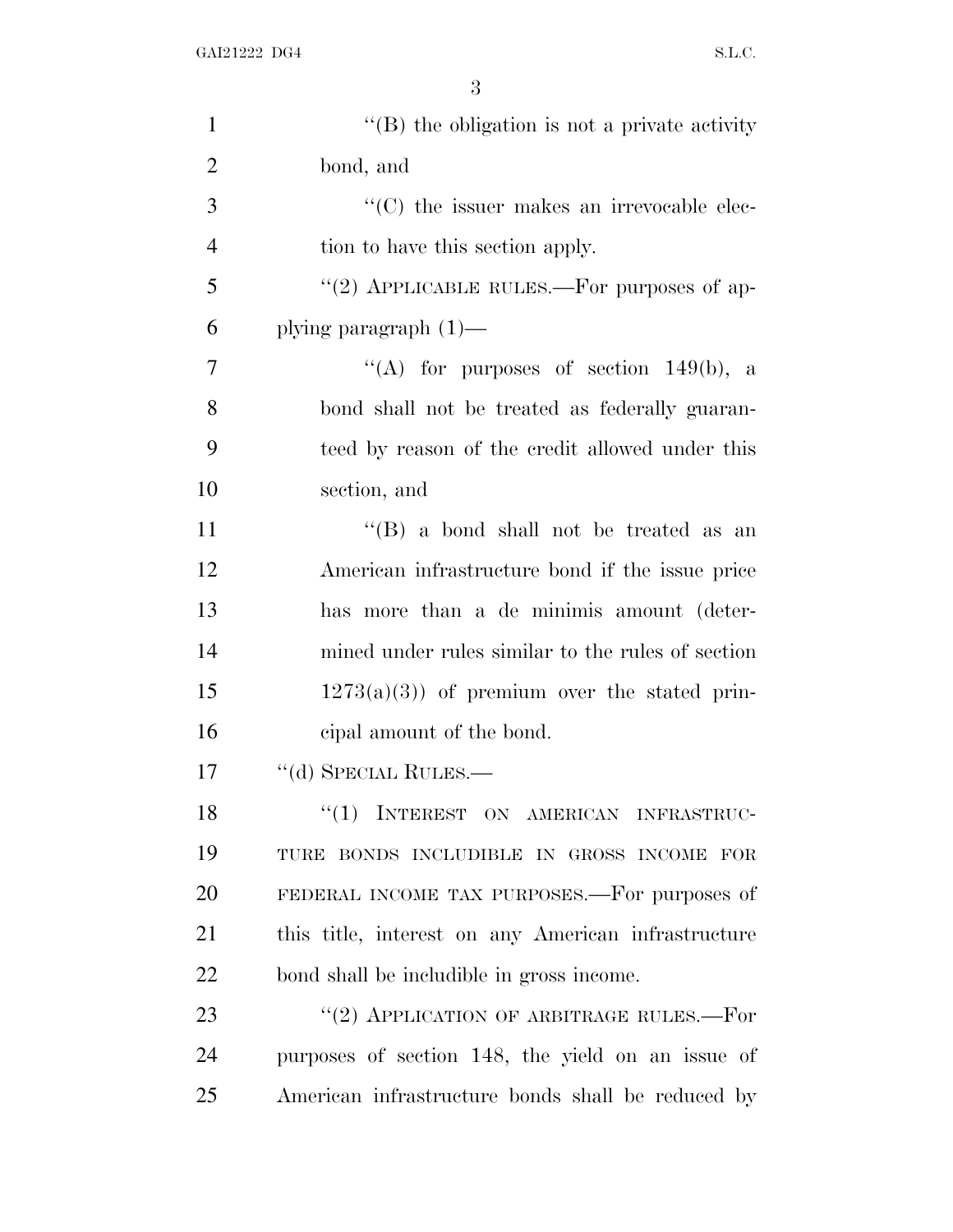the credit allowed under this section, except that no such reduction shall apply with respect to deter- mining the amount of gross proceeds of an issue that qualifies as a reasonably required reserve or re-placement fund.

 ''(e) REGULATIONS.—The Secretary may prescribe such regulations and other guidance as may be necessary or appropriate to carry out this section.''.

9 (b) CONFORMING AMENDMENTS.—

 (1) The table of sections for subchapter B of chapter 65 of subtitle F of the Internal Revenue Code of 1986 is amended by adding at the end the following new item:

''Sec. 6431. Credit to issuer of american infrastructure bonds.''.

14 (2) Subparagraph (A) of section  $6211(b)(4)$  of such Code is amended by striking ''and 6428A'' and inserting ''6428A, and 6431''.

 (c) TRANSITIONAL COORDINATION WITH STATE LAW.—Except as otherwise provided by a State after the date of the enactment of this Act, the interest on any American infrastructure bond (as defined in section 6431 of the Internal Revenue Code of 1986 (as added by this Act)) and the amount of any credit determined under such section with respect to such bond shall be treated for pur- poses of the income tax laws of such State as being exempt from Federal income tax.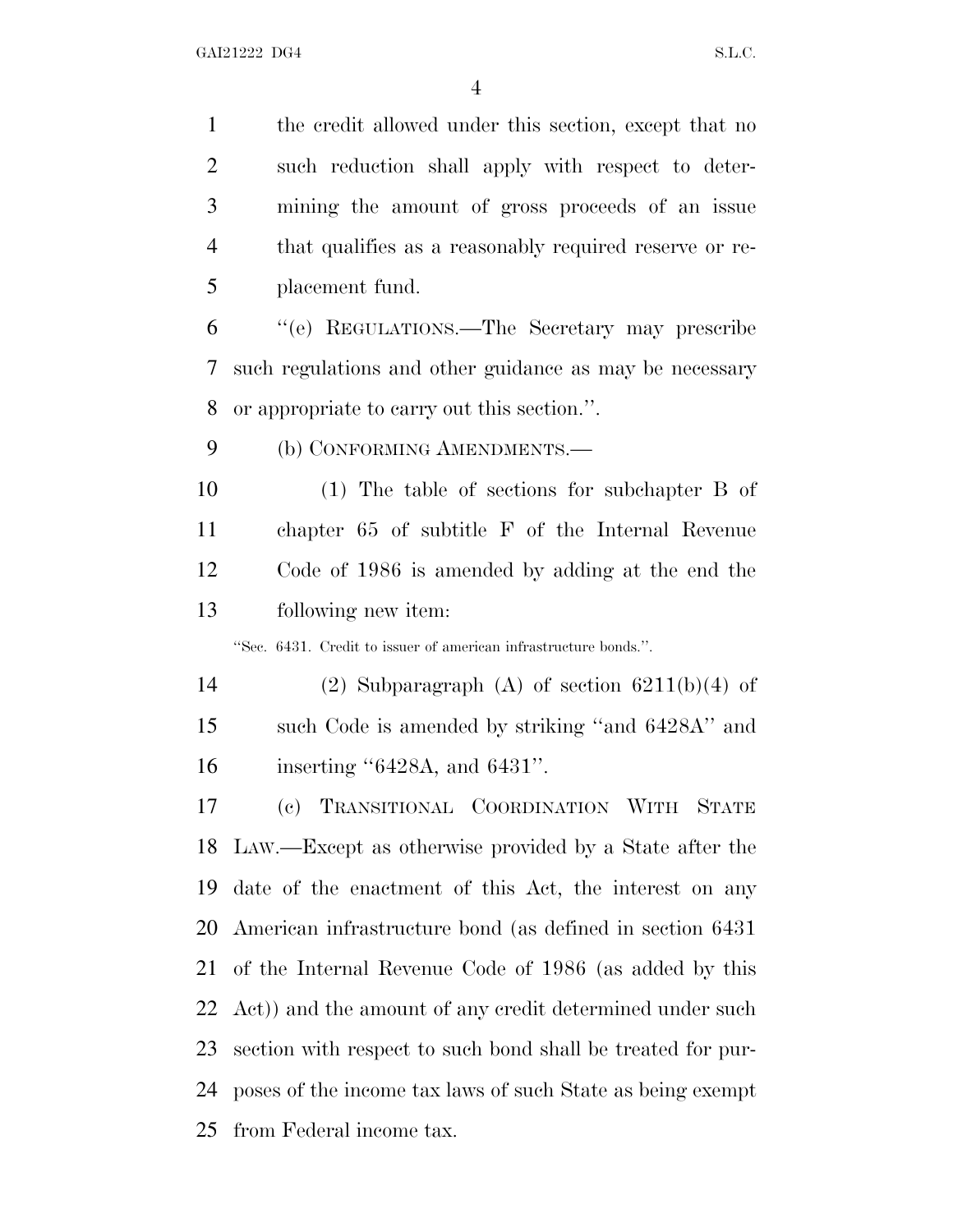(d) ADJUSTMENT TO PAYMENT TO ISSUERS IN CASE OF SEQUESTRATION.—

 (1) IN GENERAL.—In the case of any payment under subsection (b) of section 6431 of the Internal Revenue Code of 1986 (as added by this Act) made after the date of enactment of this Act to which se- questration applies, the amount of such payment shall be increased to an amount equal to—

 (A) such payment (determined before such sequestration), multiplied by

 (B) the quotient obtained by dividing the number 1 by the amount by which the number 13 1 exceeds the percentage reduction in such pay-ment pursuant to such sequestration.

 (2) SEQUESTRATION.—For purposes of this subsection, the term ''sequestration'' means any re- duction in direct spending ordered in accordance with a sequestration report prepared by the Director of the Office and Management and Budget pursuant 20 to the Balanced Budget and Emergency Deficit Con- trol Act of 1985 or the Statutory Pay-As-You-Go Act of 2010 or future legislation having similar ef-fect.